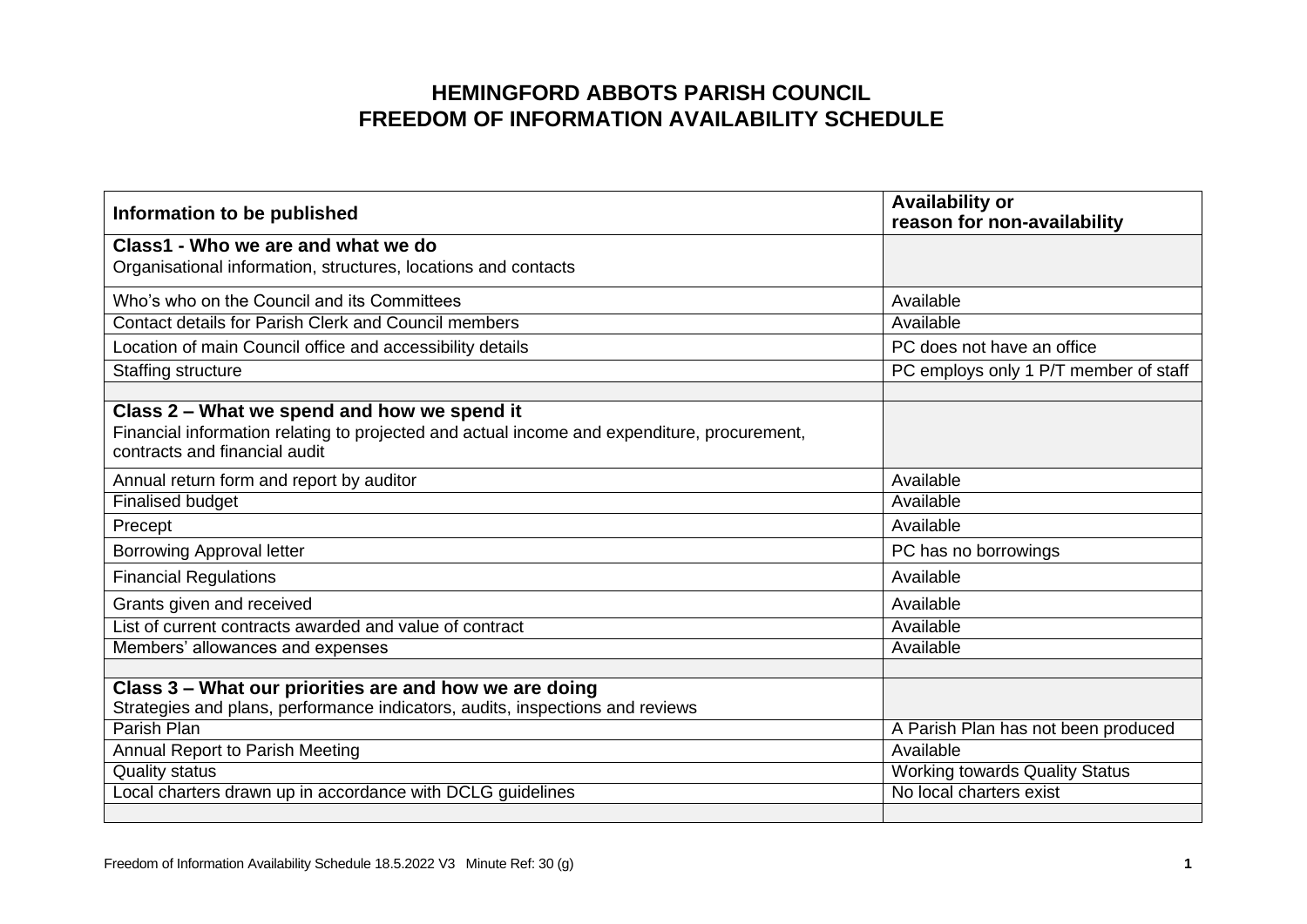## **HEMINGFORD ABBOTS PARISH COUNCIL FREEDOM OF INFORMATION AVAILABILITY SCHEDULE**

| Information to be published                                                                                                                                                                                                                                                                                                            | <b>Availability or</b><br>reason for non-availability                                                                                                |
|----------------------------------------------------------------------------------------------------------------------------------------------------------------------------------------------------------------------------------------------------------------------------------------------------------------------------------------|------------------------------------------------------------------------------------------------------------------------------------------------------|
| Class 4 – How we make decisions<br>Decision making processes and records of decisions                                                                                                                                                                                                                                                  |                                                                                                                                                      |
| Timetable of meetings                                                                                                                                                                                                                                                                                                                  | Available                                                                                                                                            |
| Agendas of meetings                                                                                                                                                                                                                                                                                                                    | Available                                                                                                                                            |
| Minutes of meetings<br>(NB. Minutes published will exclude information that is properly regarded as private to the meeting)                                                                                                                                                                                                            | Available                                                                                                                                            |
| Reports presented to Council meetings<br>(NB. Reports published will exclude information that is properly regarded as private to the meeting.)                                                                                                                                                                                         | Available                                                                                                                                            |
| Responses to consultation papers                                                                                                                                                                                                                                                                                                       | Available                                                                                                                                            |
| Responses to planning applications                                                                                                                                                                                                                                                                                                     | Available                                                                                                                                            |
| Bye-laws                                                                                                                                                                                                                                                                                                                               | PC has made no bye-laws                                                                                                                              |
| Class 5 - Our policies and procedures<br>Current written protocols, policies and procedures for delivering our services and responsibilities                                                                                                                                                                                           |                                                                                                                                                      |
| Policies and procedures for the conduct of Council business:<br>Procedural standing orders<br>Committee and Sub-committee Terms of Reference<br>Delegated authority in respect of officers<br>Code of Conduct<br><b>Policy statements</b>                                                                                              | Available<br>Available<br><b>Contained within Standing Orders</b><br>Available<br>Available                                                          |
| Policies and procedures for the provision of services and about the employment of staff:<br>Internal policies relating to the delivery of services<br>Equality and diversity policy<br>Health and safety policy<br>Recruitment policies (including current vacancies)<br>Policies and procedures for handling requests for information | Not required at this time<br>Not required at this time<br>Not required, HAPC has fewer than 5<br>employees<br>Not required at this time<br>Available |